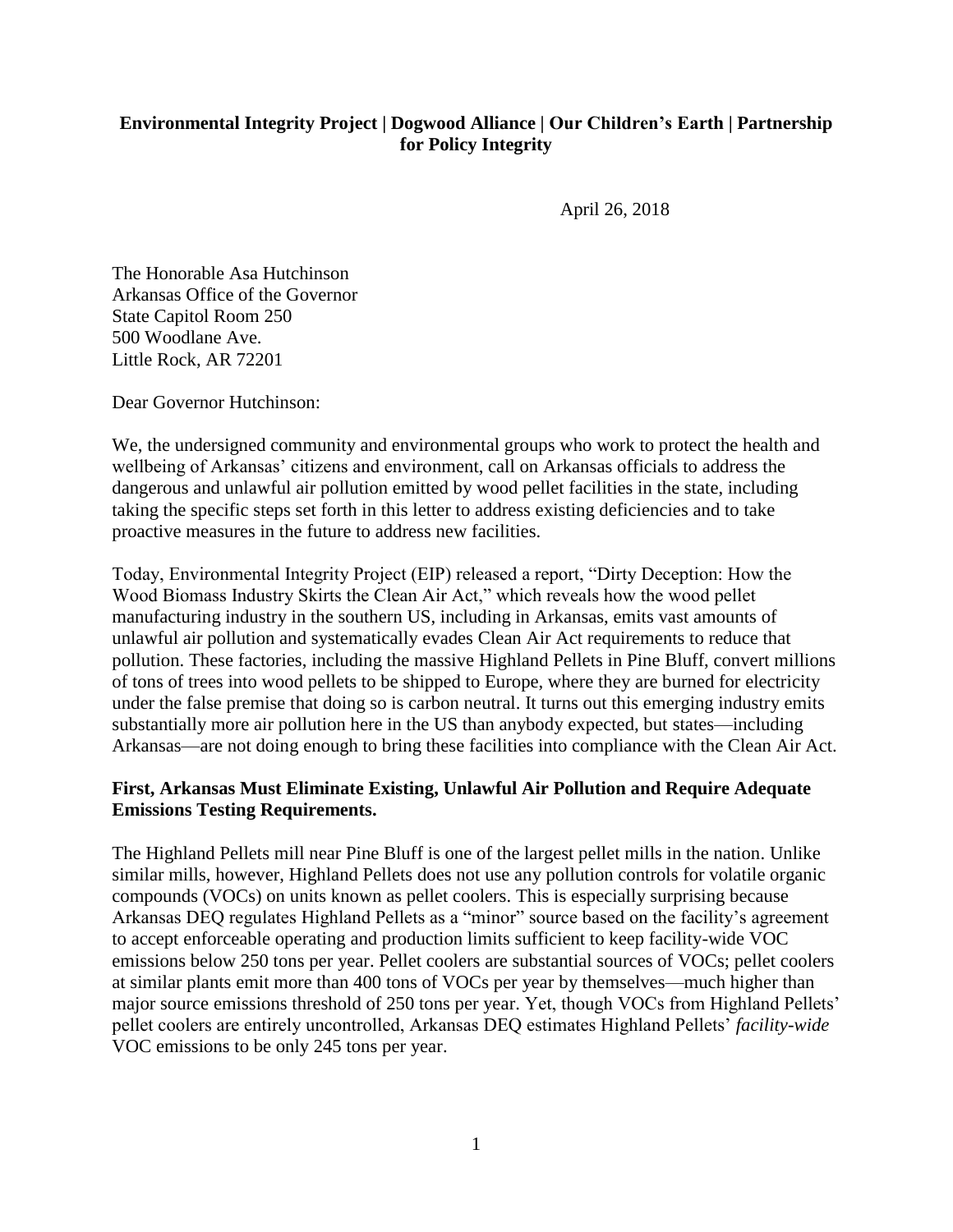Even a slight underestimation of Highland Pellets' facility-wide VOC emissions would push the facility over the 250 ton-per-year major source threshold. That would trigger applicability of much more stringent major source requirements, including the obligation to utilize best available control technology on all emission units. Thus, actual source testing to confirm Highland Pellets' emissions projection is of critical importance. Unfortunately, there is no indication that Highland Pellets has ever tested its pellet cooler VOC emissions; nor does Highland Pellets' air permit require any such testing.

To assure that Highland Pellets is not emitting unlawful VOC emissions, Arkansas DEQ must revise Highland Pellets' air permit to require VOC testing on the pellet coolers. If the testing reveals that the facility is indeed exceeding the 250 ton-per-year major source threshold, Arkansas DEQ must hold the facility accountable and require that the facility reduce emissions to levels comparable to similar facilities that use controls on their pellet coolers.

In addition to the potential VOC exceedance, the Highland Pellets mill in Pine Bluff has had major issues with smoke emissions. When nearby residents complained, stating that "smoke was leaving the site and blanketing the surrounding community," Arkansas officials inspected the site but apparently did not take any corrective action.<sup>1</sup> According to the inspection, wood piles at the facility smolder and emit smoke continuously. The inspector's report states: "As you drive by the property you will see several large piles of material . . . This morning, both of these kinds of piles were smoking, or more accurately, smoldering. Normal rainfall amounts do a good job of keeping the temperature inside the pile down and the wood wet enough to keep the smoldering in check. With the severe lack of rain this fall, that was evidently not the case and the smoke was worse than normal."<sup>2</sup>

Improperly stored wood chips like those at Highland Pellets can spontaneously combust, as large piles of decomposing wood produce heat. The smoke from this combustion is particularly harmful, as the low heat and incomplete combustion produces substantially higher levels of particulate matter, carbon monoxide, and VOCs than other forms of burning wood. In addition to the smoke, smoldering wood chips present an obvious risk of larger fires. As discussed below, fires are a common problem at wood pellet industries. Highland Pellets has already had one fire since commencing operations in 2017, in addition to the smoldering wood piles.

Highland Pellets is almost certainly violating the limits on particulate matter emissions from the wood chip piles that are set forth in its air pollution permit, which restrict such emissions to no more than 0.1 pound per hour and 0.1 ton per year. Furthermore, in approving construction of this facility, there is no indication that Arkansas DEQ anticipated that Highland Pellets' wood chip piles would be left to smolder, continuously exposing nearby residents to harmful particle pollution. Arkansas DEQ must take meaningful action to prevent fires and smoldering wood piles and the associated smoke pollution at Highland Pellets. A modern, safe facility should not need to rely on rain to prevent wood piles from spontaneously combusting and smoldering endlessly. Specific steps Arkansas DEQ can require include limiting the size of wood chip piles, requiring frequent turnover to prevent heat build-up, and developing a response plan for when smoldering or fires do occur. Further, the permit should be revised to require monitoring, such as

 $\overline{a}$ 

<sup>&</sup>lt;sup>1</sup> Arkansas Department of Environmental Quality Air Division Complaint Report, PDS # 23234, Dec. 14, 2017. 2 *Id.*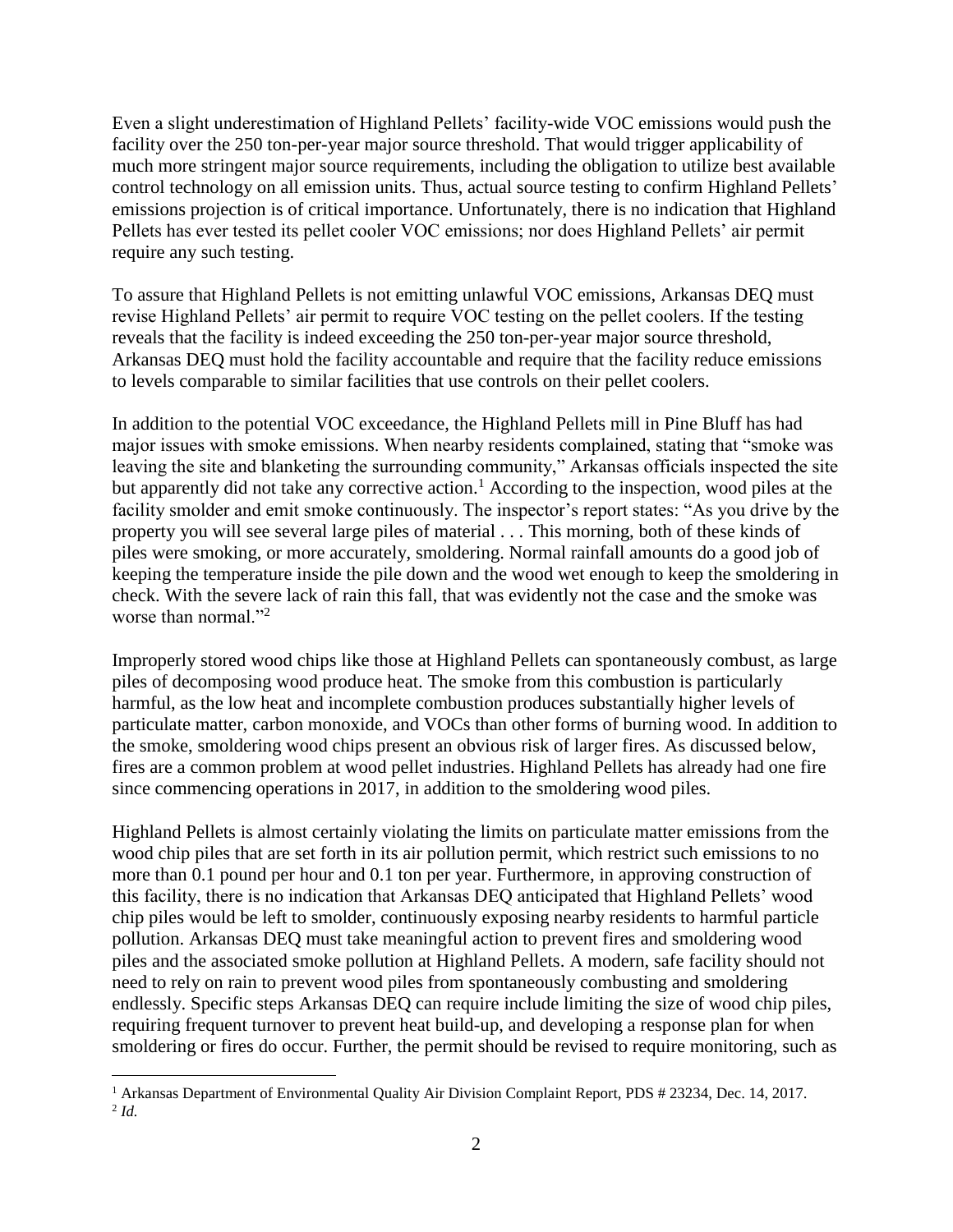daily visible emissions observations, as well as record keeping and reporting requirements sufficient to ensure the facility is not emitting excess particulate matter emission from the wood piles.

## **Next, Arkansas Must Address the Industry's Terrible History of Fires and Explosions.**

Since 2014, more than half of the large pellet mills in the South have had news-worthy fires or explosions, including the 2017 fire at Highland Pellets. These fires can produce massive amounts of harmful air pollution; for instance, a recent silo fire at a Texas pellet facility burned for more than 50 days, sickening dozens of nearby residents and leading to multiple lawsuits. Many of these fires and explosions are caused by combustible wood dust, an extreme hazard at wood pellet mills.

The Clean Air Act gives Arkansas a powerful tool to address wood dust explosions and fires. The Act contains a General Duty Clause which requires facilities producing or handling extremely hazardous substances to design, maintain, and operate their facilities in a safe manner. As the long list of fires and explosions at wood pellet facilities show, wood dust clearly qualifies as an extremely hazardous substance. Unfortunately, Highland Pellets' permit does not even reference the General Duty Clause. Arkansas DEQ must revise Highland Pellets' permit to specify that the General Duty Clause applies to the facility's handling of explosive dust and require the facility to perform specific steps that are sufficient to ensure that workers and others who live, work, recreate in the facility's vicinity are protected from the dangers posed by combustible dust. At a minimum, the permit should:

- (1) Identify the Clean Air Act's General Duty Clause as an applicable requirement with respect to the facility's handling of combustible dust.
- (2) Specifically require the facility to prepare a hazard analysis identifying the hazards associated with explosive dust and the facility's processes, potential fire and explosion scenarios, and the consequences of a fire or explosion.
- (3) Establish specific design and operation standards that the facility must meet to prevent a dust-related fire or explosion.
- (4) Establish recordkeeping and reporting requirements sufficient to demonstrate that the facility is meeting its General Duty Clause obligations.

## **Finally, Arkansas Must Issue Better Permits for Future Wood Pellet Mills.**

Given the heavy burden this industry places on the citizens and environment of Arkansas, the undersigned groups oppose the issuance of permits for new wood pellet mills. However, if the state does issue permits for new facilities or for modifications at existing facilities, officials must ensure new permits require facilities to comply with all requirements under the Clean Air Act. The undersigned groups call for the following specific actions in future permitting:

**1. Require "major" sources of air pollution to install the best available control** 

**technology.** As EIP's report reveals, many pellet mills with major source permits evade using the best available control technology, or any control technology at all, while facilities with minor source permits, often the same size or larger, do utilize controls. Arkansas must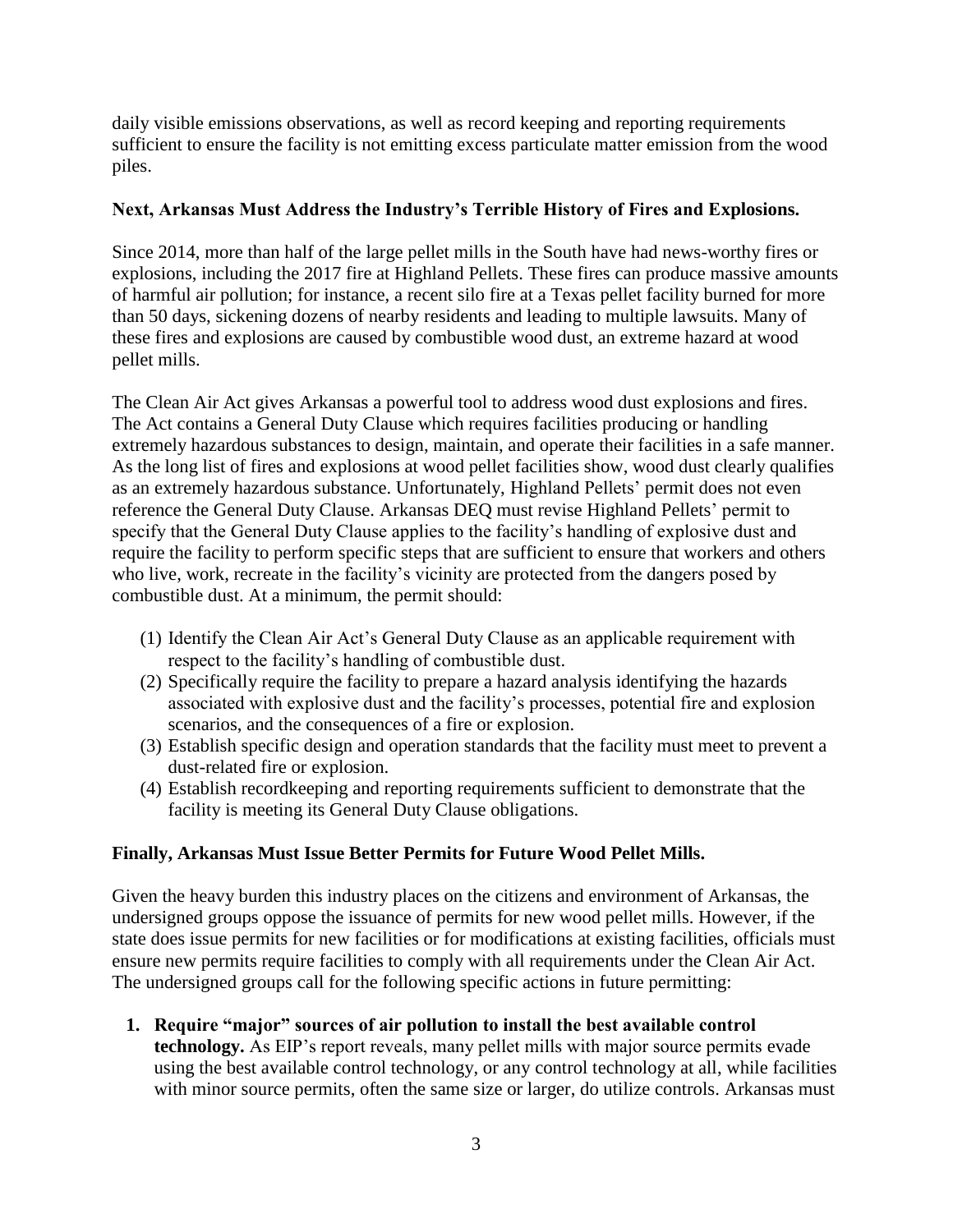not reward companies for refusing to install controls that would reduce facility emissions to minor levels. Rather, Arkansas must require new or modified major sources to reduce emissions using controls that are at least as effective as those utilized by the best-controlled minor sources. This includes using VOC controls that achieve at least 95% reductions on emissions on each of the major sources of pollution at the facility. If facilities in Georgia and Alabama can do this, so can Arkansas facilities.

- **2. Ensure Communities are Notified of and Able to Participate in Permitting Decisions.**  Many of the air permits EIP surveyed from across the South were issued without any public notice or the ability to comment, including permits for the initial construction of facilities, in contravention of the Clean Air Act. This means communities were not informed of the decision to allow sources of air pollution to locate in their backyard. States should ensure that the public has a meaningful opportunity to participate in any permit proceeding for a new or modified wood pellet mill.
- **3. Institute pellet production limits at facilities that claim to be too "minor" for the best available pollution controls.** If pollution controls will not keep emissions below legal limits when a facility is operated at full capacity, the facility's permit must restrict maximum production to a level that ensures the facility will not exceed the major source threshold.

The Clean Air Act only works to protect health and the environment when state agencies are fully implementing all of the Act's requirements. The undersigned groups call on Arkansas to address the errors and omissions identified in this letter and in EIP's report, and to further make proactive moves to better understand and control emissions from this emerging industry in the future.

Please contact Patrick Anderson at [panderson@powellenvironmentallaw.com](mailto:panderson@powellenvironmentallaw.com) or (470) 440-1124 to respond to our request or to obtain additional information. We thank you for your leadership on the environment and your concern for the health and well-being of Arkansas' citizens.

Sincerely,

Eric Schaeffer, Executive Director Keri N. Powell, Of Counsel Patrick J. Anderson, Of Counsel Environmental Integrity Project

Emily Zucchino Community Network Manager Dogwood Alliance

Annie Beaman Director of Advocacy & Outreach Our Children's Earth Foundation